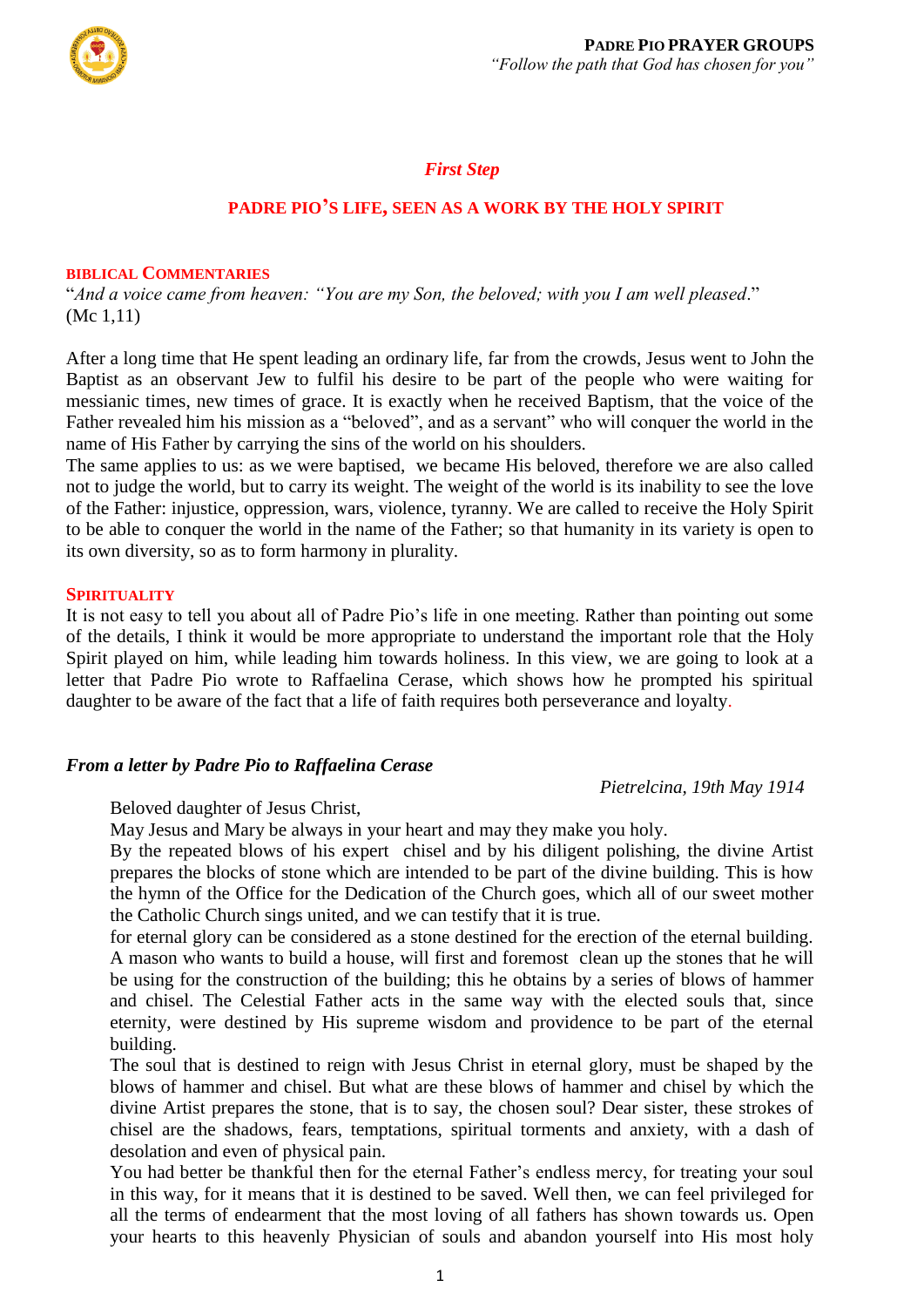

embrace with complete trust. He is treating you as a chosen one to follow Jesus closely up the Hill of Calvary and I notice this action of grace in you with joy and emotion. Be sure that all that is going on within your soul is according to the Lord's will and for this reason you must not be afraid of acting wrongly, in a word, of offending God.

If Jesus manifests Himself, thank Him; and if He remains hidden, thank Him just the same: it is all a trick of love. I earnestly hope that you will come to breathe your last breath with Jesus on the Cross and with Him softly exclaim:"Everything is accomplished"

…

…

May God bless you along with your sister and may He calm your anxiety. May He turn His merciful eyes upon you and console you through His compassion.

Fra Pio, Capuchin.

When we read the life of a saint, we admire his or her virtues, but it is necessary to take into account that these are instilled in human beings by the Holy Spirit, especially the theological ones. The action of the grace of the Father acts within man, raising him to communion with him through the various events of his life, purifying him as «gold in the crucible», making him capable to understand and love him in total loyalty. Padre Pio describes all this through an image taken from the Breviary, precisely from a hymn that was recited in the common dedication of the Church; Jesus is the divine Artist who frees the stones from all useless things to build the reign of God. During his whole life, Padre Pio will also be aware that the devil, called the divine artist of darkness by contrast, will hinder the action of God. A particular characteristic of his whole existence will be the faith he will always have in God, feeling as if he had been immersed in an ocean of fire.

# **GETTING TO KNOW PADRE PIO**

- Francesco Forgione was born in Pietrelcina in Vico Storto Valle on 25th May 1887. He is Grazio Forgione and Maria Giuseppa de Nunzio's fourth son
- $\cdot$  In 1901, after a meeting with Fr Camillo of Sant'Elia in Pianisi, who was a capuchin friar in the Convent of Morcone, the young Francesco expressed the strong desire to become a friar, too. His parents enthusiastically accepted his vocation.
- Francesco Forgione was born in Pietrelcina in Vico Storto Valle on 25th May 1887. He is Grazio Forgione and Maria Giuseppa de Nunzio's fourth son.
- Francesco entered the convent on 6th January 1903 and on 22nd January of the following year he took his vows and became Fra' Pio.
- $\cdot \cdot$  In the morning of the 10th of August 1910, Padre Pio was ordained a priest by monsignor Paolo Schinosi, Archbishop of Marcianopoli, in the chapel of Santa Maria in the cathedral of Benevento. On 14th August he celebrated his first Mass in the Mother Church of Pietrelcina.
- $\div$  On 7th September 1910, in the family-run fields of Piana Romana, under the great elm where he used to pray, he received the first stigmata, which would disappear a year later.
- $\cdot$  In 1915 Padre Pio was called for military service but, during his medical check up, he was diagnosed with tuberculosis and sent back home.
- In February 1916, Padre Pio entered the religious community of Saint Anne in Foggia and, on 28th July of the same year, he was sent to San Giovanni Rotondo by his superior, Fr Paolino of Casacalenda, in the convent in which he would remain for the rest of his life.
- On 20th September 1918, in front of the Crucifix of the convent church of San Giovanni Rotondo, he received the stigmata on his hands, feet and side, signs of the Passion of Christ.
- In 1940 he started the project for his great worldly work, the Casa Sollievo della Sofferenza (Home for the Relief of Suffering), which would open on 5th May 1956.
- In the early hours of 23rd September 1968, Padre Pio returned to the Father's house.